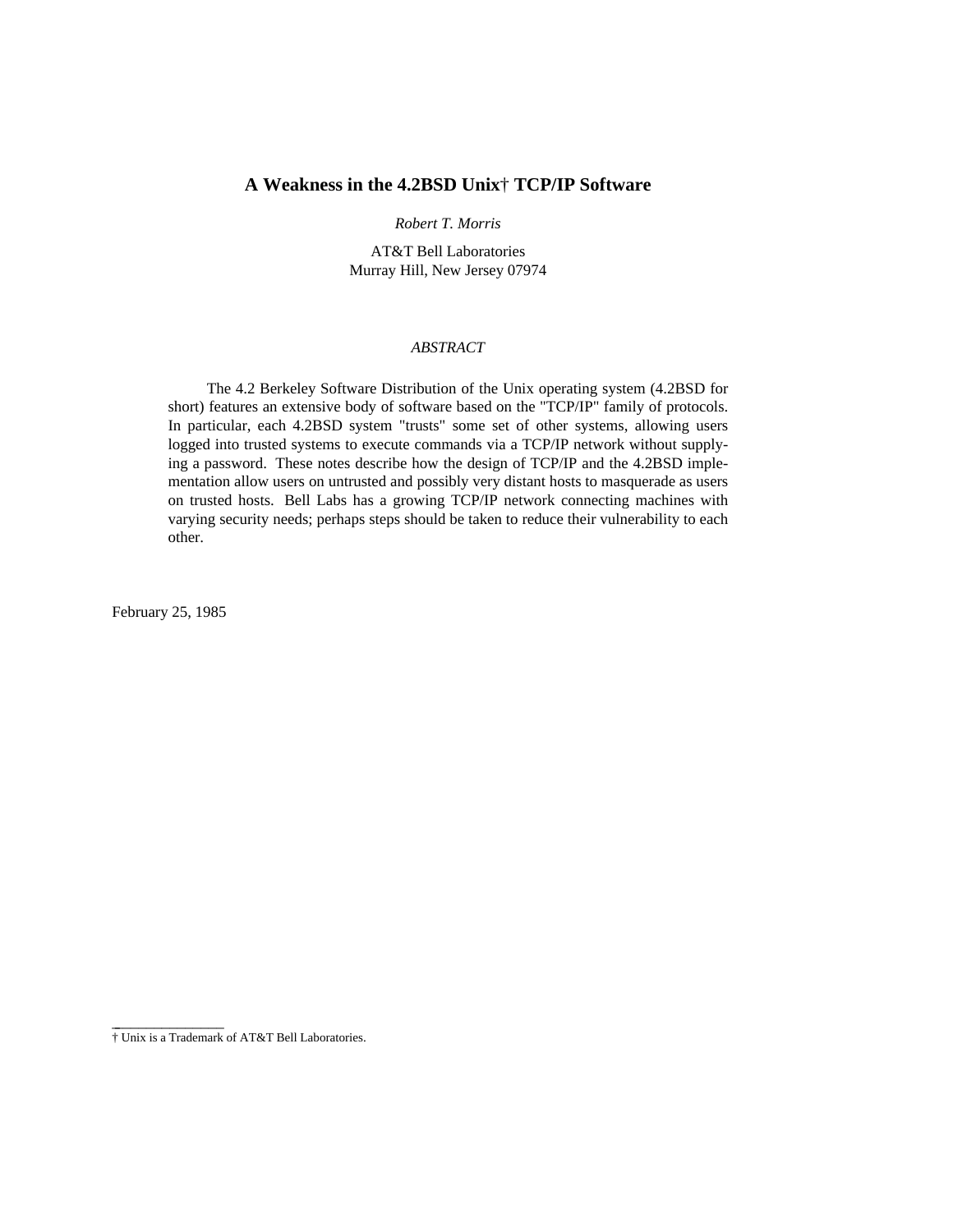## **A Weakness in the 4.2BSD Unix**† **TCP/IP Software**

*Robert T. Morris*

AT&T Bell Laboratories Murray Hill, New Jersey 07974

The Defense Department "TCP/IP" network protocol standard was designed in 1979 to implement an "internet": a group of networks, highly variable in reliability and speed, connected by computers acting as gateways. One of the more popular Unix TCP/IP implementations comes with the 4.2BSD system, used both within Bell Labs and on Defense Department networks. The 4.2BSD Unix TCP/IP software is very flexible and convenient, but places too much trust in a protocol which provides very little security. The attack described here requires no modifications to the system it runs on, and is not dependant on the hardware of the network involved.

TCP/IP conceptually divides into two layers, a "Transmission Control Protocol" and an "Internet Protocol". The IP layer<sup>1</sup> sends packets of data ("datagrams") from one host to another, via networks and gateways interconnecting them.  $TCP^2$  supports a number of "ports" on each host running IP, providing reliable and flow controlled "virtual circuits" between these ports; TCP circuits are built on top of the IP datagram service. Each TCP or IP packet consists of a header full of control information followed by data; in the case of TCP the data is supplied by the user, while the data in an IP packet is a TCP packet. The important parts of the TCP header are a source port number, a destination port number, a sequence number, an acknowledgement number, and some flags. The port numbers identify which virtual circuit is involved, the sequence and acknowledgement numbers ensure that data is received in the correct order, and the flags affect the state of the virtual circuit. An IP header consists primarily of source and destination host identifiers; these are 32 bit numbers which uniquely indicate a host and a network. There is also a protocol number indicating which protocol layer (e.g. TCP) IP should direct the packet data to.

4.2BSD provides a remote execution "server", which listens for TCP connection requests on port 514. When such a request arrives at a machine, the server checks that the originating host is "trusted" by comparing the source host ID in the IP header to a list of trusted computers. If the source host is OK, the server reads a user id and a command to execute from the virtual circuit TCP provides. The weakness in this scheme is that the source host itself fills in the IP source host id, and there is no provision in 4.2BSD or TCP/IP to discover the true origin of a packet.

The ideal way to produce TCP/IP packets with incorrect source host id's would be to talk directly to the network involved. 4.2BSD provides no such network interface, so other means must be sought to forge packets from 4.2BSD systems. 4.2BSD does allow privileged users to send IP packets, though; with minimal effort the IP kernel code can be made to supply the correct protocol number (6), and an incorrect host id, in the IP header. The details involve creating a 4.2BSD "socket" with type "SOCK\_RAW", and then writing on the kernel data structures to change the protocol number associated with "SOCK\_RAW" to 6 (that of TCP) and to change the source host id. This requires privileges; however, it is likely that at least one system on a large network will be insecure enough to supply appropriate powers after a determined attack.

With appropriate access to IP, a user process can create and manage one end of a TCP circuit without using the TCP software in the Unix kernel. Each TCP header contains a checksum to detect inaccurate transmission. This checksum covers not only the TCP header and data, but also some of the IP header. Hence the user software must predict the contents of the IP header with which the kernel will encapsulate

 $\overline{\phantom{a}}$  , where  $\overline{\phantom{a}}$  , where  $\overline{\phantom{a}}$  , where  $\overline{\phantom{a}}$ 

<sup>†</sup> Unix is a Trademark of AT&T Bell Laboratories.

<sup>1.</sup> RFC 791, University of Southern California ISI,

Marina del Ray, Cal. 90291

<sup>2.</sup> RFC 793, Sept 1981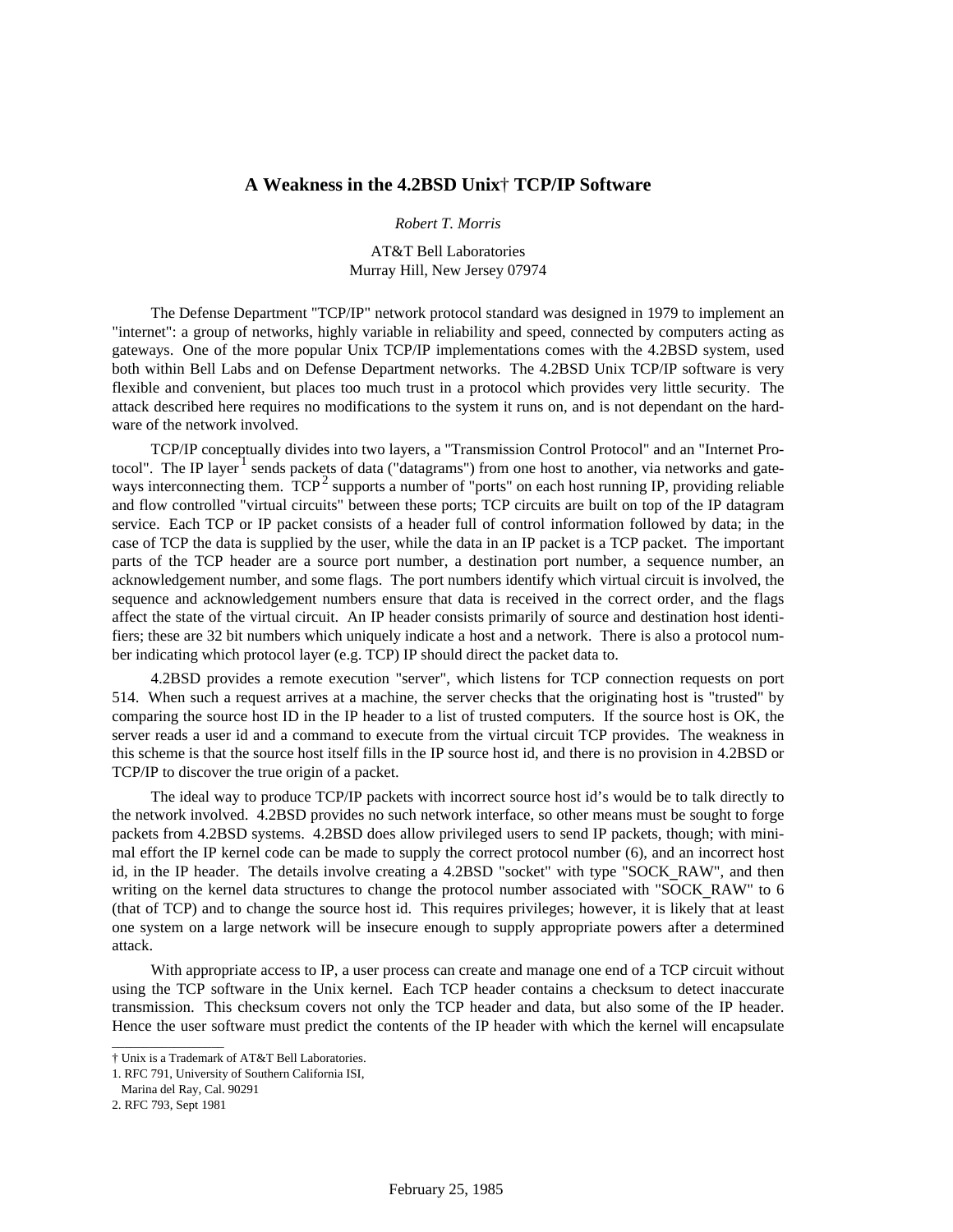the TCP packet. At this stage, a user process can send individual TCP packets.

The interesting TCP connection states are LISTEN, SYN\_SENT, SYN\_RCVD, and ESTAB-LISHED. Each TCP connection also maintains a sequence number as part of its state. The packet flags SYN, ACK, and RST (synchronize, acknowledge, and reset), as well as the packet acknowledgement number, affect the state. One end of a connection starts by sending a SYN and entering SYN\_SENT; the other end starts out in LISTEN state. In the abbreviated state table following, each message is represented by a packet flag, the packet sequence number, the acknowledgement number, and possibly some data. Each state/event combination usually leads to a packet being sent, a state change, or possibly an error; each of the boxes in the diagram indicates a packet to be sent and a state to be entered. M means the sequence number of the packet just received; N means the sequence number remembered as part of the state of the TCP port. For instance, M would refer to the X in the received packet ACK,X,Y.

|                    | SYN,X,Y            | ACK, X, Y, data     |
|--------------------|--------------------|---------------------|
| <b>LISTEN</b>      | $SYN,N++,M+1$      |                     |
|                    | SYN RCVD           | error               |
| <b>SYN SENT</b>    | $ACK, N, M+1$      |                     |
|                    | <b>ESTABLISHED</b> | error               |
| <b>SYN RCVD</b>    | RST,N,M            |                     |
|                    | error              | <b>ESTABLISHED</b>  |
| <b>ESTABLISHED</b> | RST,N,M            | ACK, N, M+data len  |
|                    | error              | <b>ESTABLISHED</b>  |
|                    |                    | (send data to user) |

Data is sent by ACK,N,M,data when both sides of the connection are in the ESTABLISHED state, after which N is incremented by the length of the data. There are also other states and flags having to do with closing connections which are not relevant here.

4.2BSD maintains a global initial sequence number, which is incremented by 128 each second and by 64 after each connection is started; each new connection starts off with this number. When a SYN packet with a forged source is sent from a host, the destination host will send the reply to the presumed source host, not the forging host. The forging host must discover or guess what the sequence number in that lost packet was, in order to acknowledge it and put the destination TCP port in the ESTABLISHED state. Guessing the lost sequence number is easy when the destination runs 4.2BSD; one need only create a real connection, look in the kernel for the sequence number received, and add 64 to it. Once the forging program acknowledges this sequence number, the connection is fully set up and data may be sent, though not received, by the program.

Unfortunately, the SYN packet sent by the destination to the putative source does not just disappear. The supposed source sees it as a packet on a non-existent circuit, and sends a packet with a RST flag to the destination. This causes the destination to throw away the forged circuit. For instance: Host A sends a forged packet to B, claiming the source was C. B sends a SYN packet to C, and C sends a RST packet to B. B throws away the circuit that A is forging to it. The only ports on C that won't always generate RSTs in this situation are those which are waiting, or listening, for connections. Those listening ports have finite length queues of connections waiting to be set up; if this queue length is exceeded, the requesting SYN packet will be thrown away, but no reset will be generated. The originator is expected to resend the SYN packet after timing out. Note that original SYN packets and response SYN packets look the same. Thus it suffices for the forging process to claim that the packets are coming from a port on the supposed source that has a server listening for connections, and for the forger to flood that port with connection requests.

In summary, suppose the forging program is named A, its destination host is named B, the source to be forged is named C. The port on B involved is number 514, the remote execution server's port; A will forge packets from port 21 on host C, which is usually waiting for connections. The chain of events on A is as follows: